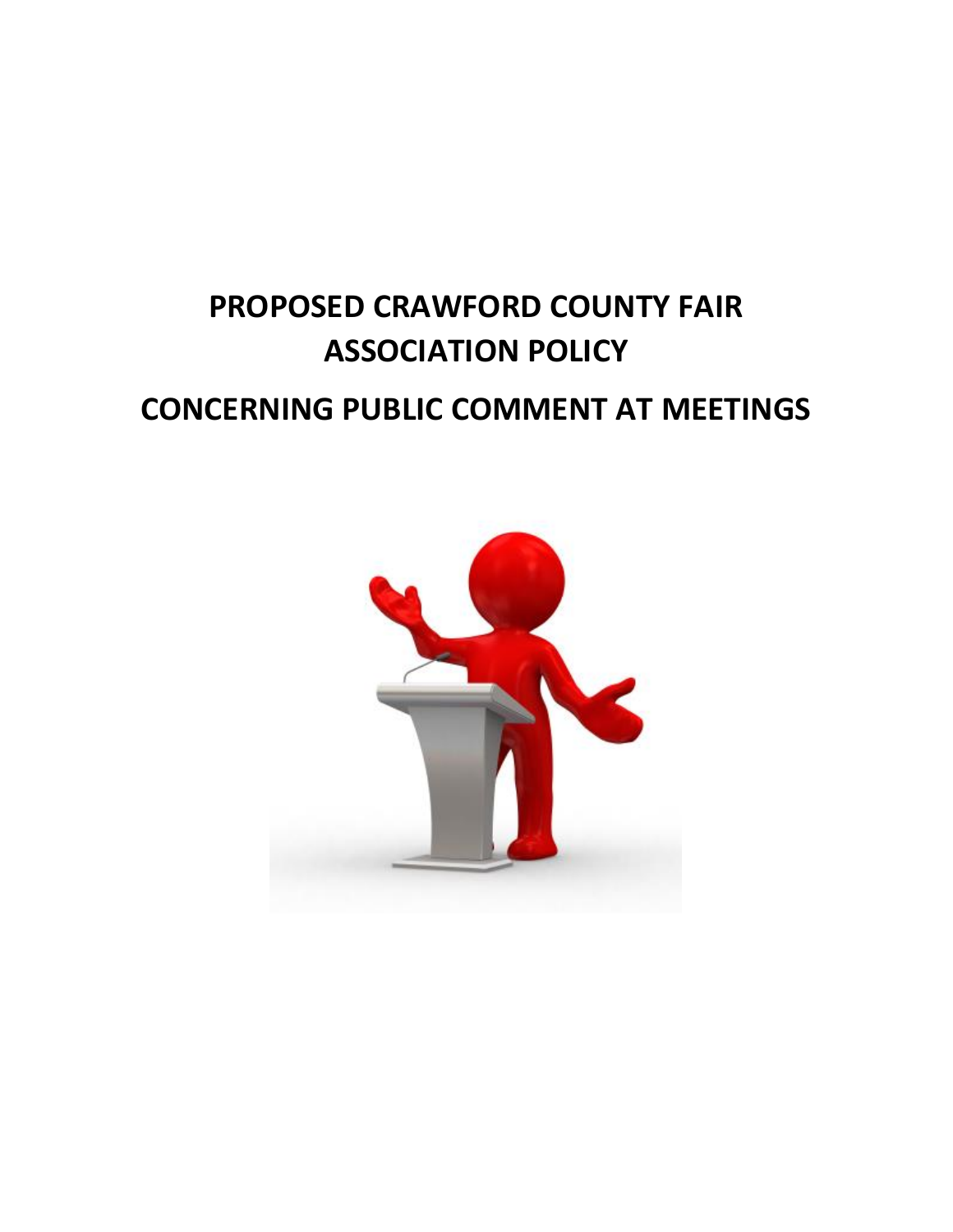## **Crawford County Fair Association Public Comment Policy**

The Crawford County Fair Association (hereinafter the "Fair Board" or the "Board") welcomes Crawford County citizens to board meetings and is willing to hear any Crawford County citizen or group desiring to appear and comment before the Board. However, the Crawford County Fair Board will not participate in a public debate regarding any item of public comment. The President of the Board is charged with enforcing this Policy. All comments must be directed to the President.

The Board recognizes the value of comment and inquiry by Crawford County citizens on Fair Board matters and the importance of involving Crawford County citizens in the Board's meetings. The Board also recognizes its responsibility to implement a structure for conducting business on matters pertaining to the Crawford County Fair, and the necessity to conduct public meetings in a disciplined, orderly, effective, and transparent manner. Through the adoption of this policy, the Board intends to establish procedures for public comment at its public meetings.

To establish a fair and orderly procedure for public comment, this policy will provide an opportunity for Crawford County residents, business interests, taxpayers (at large), any representative of a firm eligible to bid on material or services solicited by the Board, or any state agency or municipal representative, to comment on all Board matters before the Board takes official action. Unless granted prior approval by the Board, non-residents may not comment at the Regular Meeting. Multiple requests by different persons representing the same group will not be honored. Any group desiring to address the Board should select a spokesperson who can express the views of the group.

The following policy is established:

The Fair Board's meetings are held on the second Thursday of a given month at 10:00 a.m. at the Crawford County Cooperative Extension Office, 1099 Morgan Village Road, Suite A, Meadville, Pennsylvania, or another time, date, or location previously announced and advertised.

Any person representing a recognized group in Crawford County, as well as any Crawford County citizen, must first be recognized by the President of the Board. The speaker must then announce his/her name and city/town of residence before commenting, and state the agenda item on which the speaker wishes to comment. Citizens must restrict their comments to the matter that is on the agenda, or a matter that is or can be reasonably expected to be a future actionable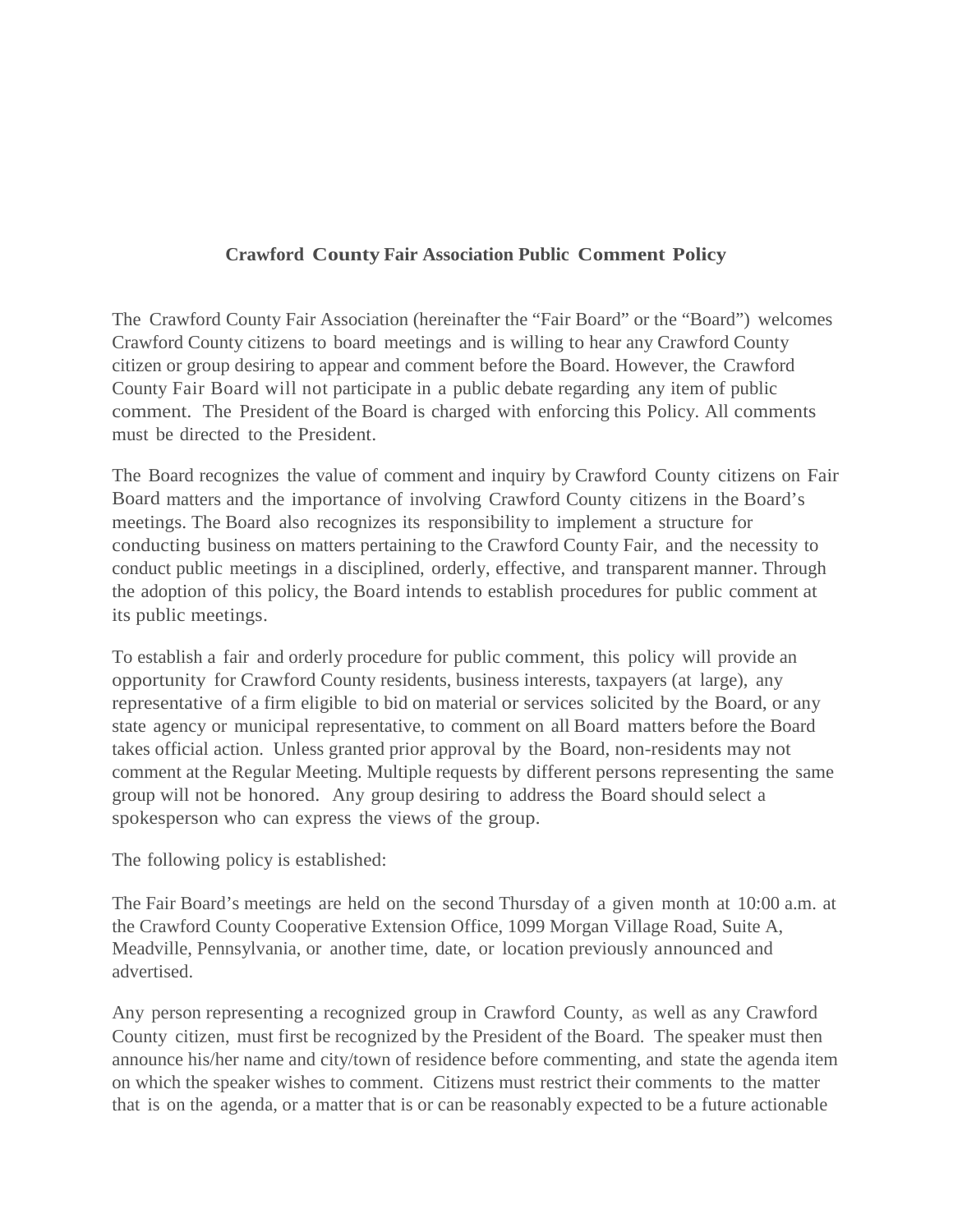item by the Board. The Board will not allow comments on operations and individuals over which the Board has no authority.

Speakers will be granted three (3) minutes to address the Board. The total comment period is limited to 30 minutes. The Board may, in its discretion, waive this time limit on a case-bycase basis. All comments must be directed to the President.

The Board will not permit:

- A speaker to address repetitive subject matter discussed at a previous meeting, or to speak more than once on the same topic unless the subject matter may reasonably be expected to be the subject of official action or deliberation by the Board at a future meeting, as determined by the President.
- Comments on any ongoing criminal investigation, or pending or ongoing litigation.
- A speaker to relinquish time to another speaker.
- Political placards, advertisements, or other political propaganda that blocks the view of those in attendance or is disruptive to the conduct of the meeting.
- A speaker to address or question a Fair Board member individually.

The President of the Board may:

- Interrupt or terminate a Speaker's statement when the comments are too lengthy, personally directed, abusive, threatening, derogatory, obscene, or irrelevant.
- Request any individual to leave a meeting when that person does not observe reasonable public decorum.
- Call a recess or adjourn a meeting when the lack of public decorum interferes with the orderly conduct of the meeting.
- Waive these rules with the approval of the Board.

A citizen may be barred from speaking further before the Board if the citizen's conduct is deemed out of order. A citizen, once barred for improper conduct, will not be permitted to continue or again address the Board in that meeting unless a majority vote of the Board allows. If a speaker, thus barred, fails to obey the ruling, the President may take such action as is deemed appropriate. The President may bar a person from addressing the Board at the